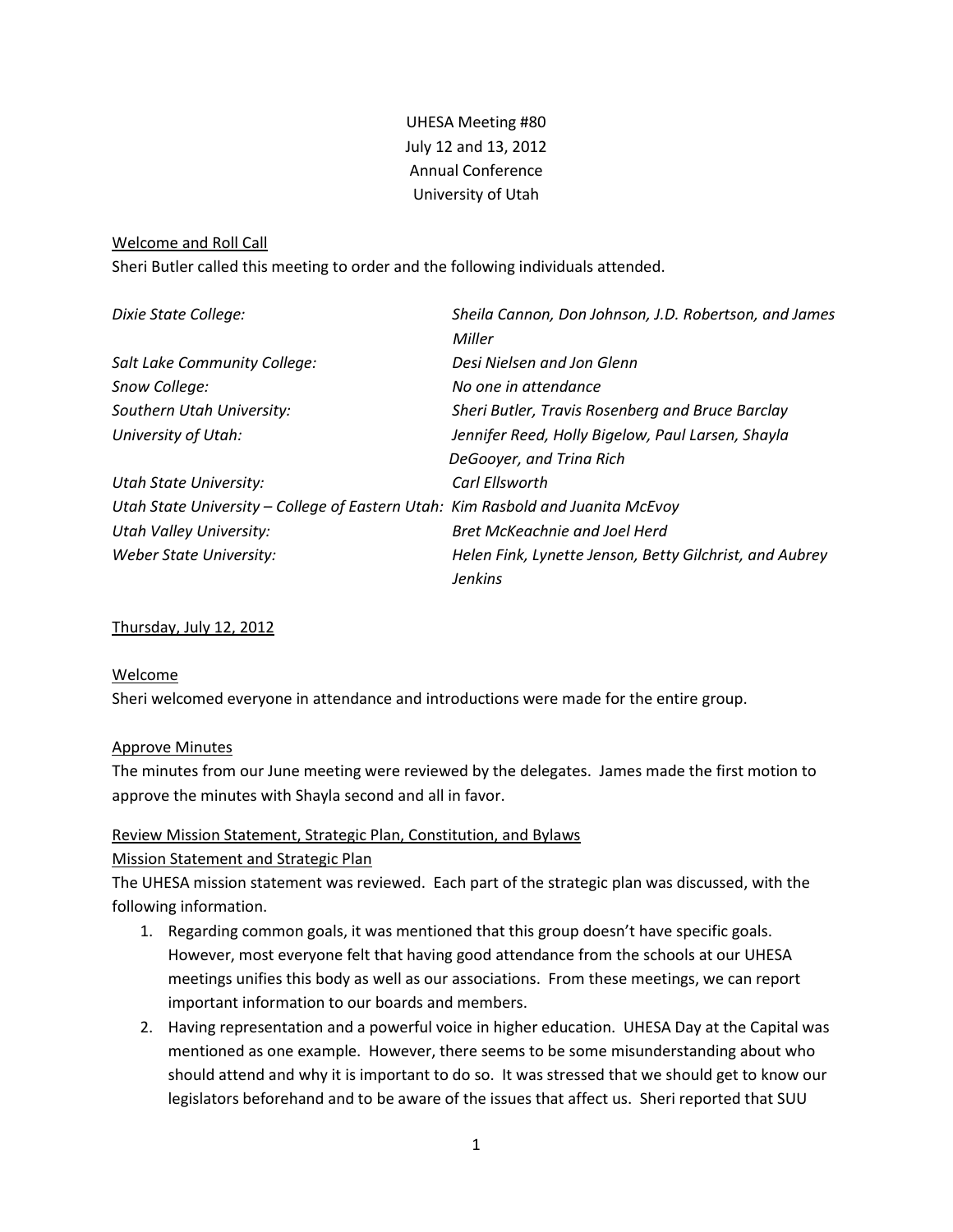meets with their legislators before the legislative session. It was mentioned that we could include in our letter to our legislators that we are giving of our time to attend UHESA Day, just so that they are aware of how important this is to us.

- 3. Offering a means through which staff employees have a voice in making decisions on campus. This can be accomplished through our staff associations/boards.
- 4. Improving relations with our Board of Regents, Legislators and the Governor. Someone asked how many of us attend our Regents Campus Meetings. If we haven't attended, it is a good idea to do so because they are very informative. Most of the delegates attend their Board of Trustees Meetings; however, no one has a vote there. It was mentioned that trustees from Dixie and Southern Utah University are very supportive of their needs, etc.
- 5. Training staff association leaders. Sheri mentioned that they have monthly staff training in different areas on campus. She felt that communication between the departments is improving because of it. Their trustees are very supportive of this. Some of the other schools provided information as well.
- 6. Present a means of association and inter-communication among the staff employees in higher education. This group felt that this is done quite well. We stay informed of the issues and needs on our campuses. We help one another.
- 7. Educate and encourage staff to become involved in the political process. Some of the schools sent out the UHESA legislative letter to their staff once it was approved by the board, and they encouraged other schools to do the same. We are all in this together and so we need to be aware of the issues in higher education.
- 8. Educate the citizens of Utah regarding the responsibilities of staff in higher education. The delegates felt that this is the hardest part of the mission statement. Most of the public think that we are making a lot of money because we work for state institutions. However, the private sector usually makes more money than we do. Most of us stay in our positions because we love our jobs and enjoy the environment that we work in. Our health benefits are also a plus.

Overall, most of the delegates felt that UHESA is meeting all of the areas listed.

## Constitution

Sheri mentioned that we need to have two delegate votes per institution to pass any changes/additions. The current president/chair has a vote as a delegate, as well as any delegate who is serving on the UHESA board. Past presidents/chairs can be delegates as needed. No changes were made to the Constitution.

## Bylaws

The Bylaws were last reviewed and amended in 2010. After some discussion, some minor changes were made in the wording of this document, as listed below.

• Article I – Representation and Membership, Section 1, Number 2. "Delegates and alternate delegates to UHESA shall be selected by the staff association(s) of the institutions they represent. Notification of delegates and alternate delegate selections shall be sent to the UHESA secretary by the institution association(s) prior to the annual UHESA conference each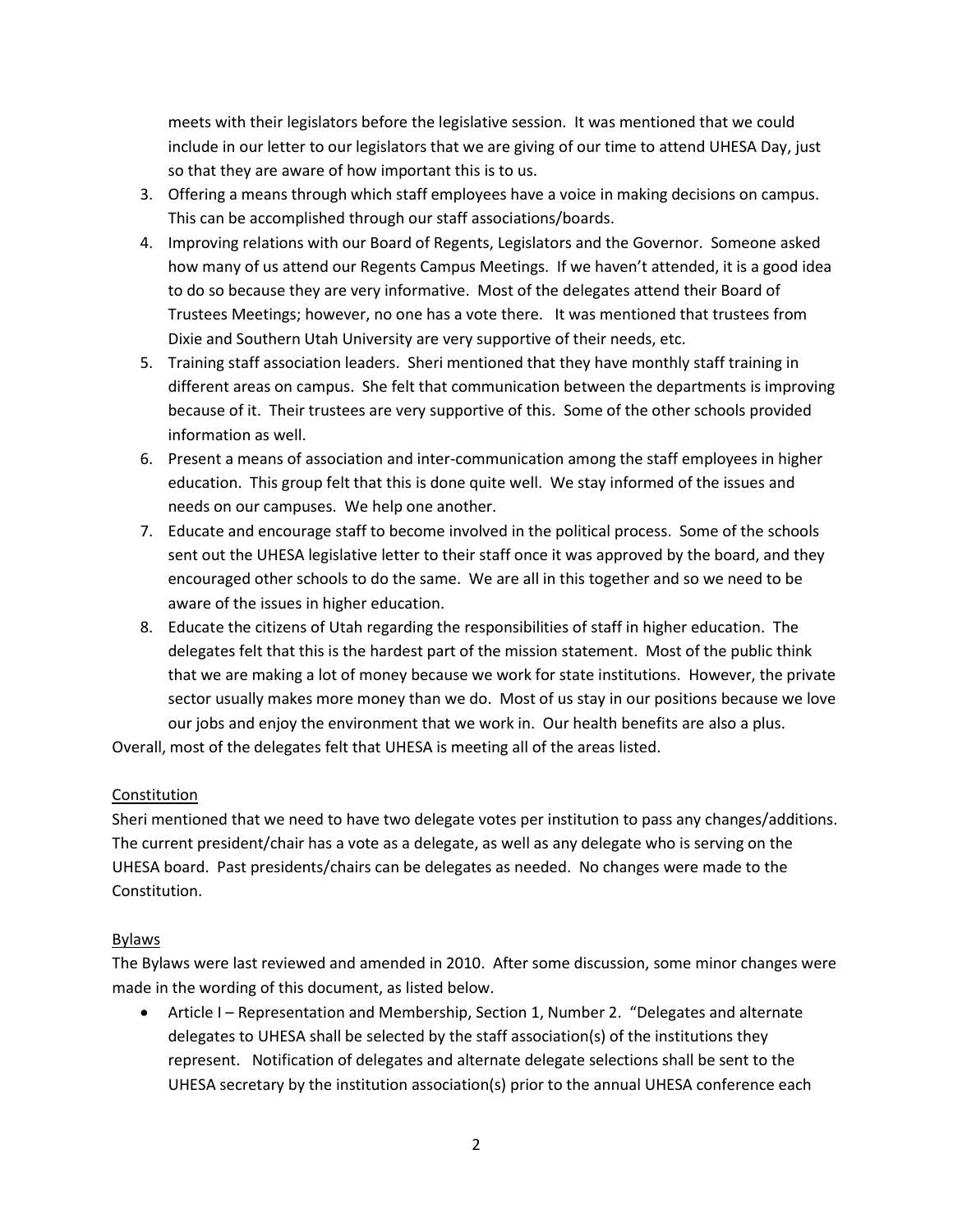year or when changes occur in delegates." Ron made the first recommendation to approve this change, with Shayla second and all in favor.

- Article I Representation and Membership, Section 1, Number 3. "If a delegate is unable to attend a meeting, the alternate delegate may represent the delegate. If neither is able to attend, a proxy delegate may be authorized by the delegate. The authorization must be given in writing to the UHESA President." James made the first recommendation to approve this change, with Bruce serving as proxy for Ron Cardon second and all in favor.
- Article V Terms of Office and Duties of Board Members, Section II, B.1, change service to serve.
- Article VI Terms of Office and Duties of Committee Chairs, we added one item. "The terms of office and duties of committee chairs shall be determined by the UHESA Executive Board." Ron made the first recommendation to approve this change, with Shayla second and all in favor.

This information will be updated on our web page.

## Financial Report

Jennifer provided a financial report for 2011-2012. This document was first approved by James, with Desi second and all in favor.

### Legislative Report 2012

Sheri gave a brief report that Bill Jensen sent to her by email. For those who attended UHESA Day at the Capital, they felt that it was beneficial. Our legislators were open to listen to us.

Jennifer felt that higher education as a whole did very well last year. Next year is looking good so far.

# While the benefits to employees continue to be chipped away, the costs continue to Our benefits continue to increase, especially medical, which will inhibit our future salary increases; however, this is a reality.

Last year, Senator Urqhart helped shed the light of higher education, and he supported us. Again, we need to stay abreast of the legislative issues that affect higher education.

Because we don't have direct ties to the Regents and Commissioner's office, decisions are made at the presidential level at each institution. However, we can make our staff issues known to our presidents and legislators now. Two continuing issues are health care and wages. It would be a good idea to meet with our association members to get their input/ideas before we approach our presidents.

## PR/Media Committee Report

Travis mentioned that the UHESA web site is up-to-date, please review it as needed. He mentioned that this site was housed on different servers and now it is all on one at uhesa.org. Every five years we are required to pay a fee for maintenance of the URL. This can be transferred to a different institution. It will expire in 2016.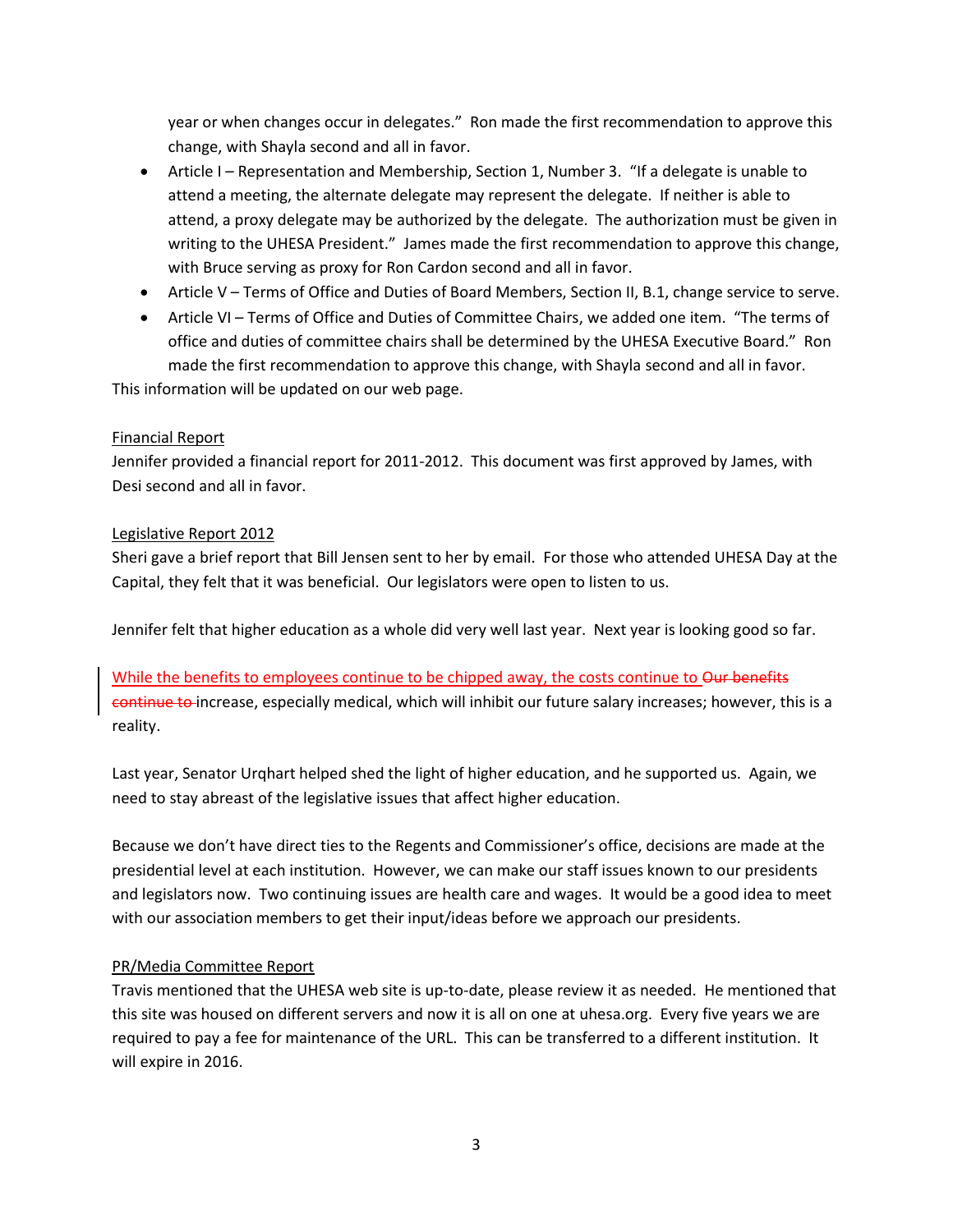He mentioned that we also have a UHESA Facebook web site; however, we don't have very many members. It is mostly for informal communication, emails are more effective for formal communication.

#### Nominations for 2012-2013 UHESA Board

Nominations were made for those UHESA Executive Board positions that are becoming vacant this year. Those positions included: president-elect (3 year term), secretary (1 year term), PR/Media (typically a 1 year term), and legislative representative (1 year term). Sheri suggested that those people who were nominated might want to check with their supervisors first before the votes are completed tomorrow.

# Discussion: Wellness Programs and Staff Evaluations

#### Wellness Programs

Weber State University has a wellness program entitled "Wellness Pays", which pays money to employees who achieve various levels on their menu. This program was created by a doctor and they have a representative from their Human Resource Office who runs it, which is done very well. It was reported that their institution has an endowment fund and this program is funded from the interest.

Wellness assessments are completed once a year. Once their assessment is done, they can have 3 hours of paid time off each week. Staff can have a wellness coach to assist them through the program as needed. The areas of concern are heart and joint.

For participating, staff can have a free chair massage once a month from a local massage school. They can also have Planetarium Relief, which allows staff to watch a movie once a month. A lot of people take advantage of that. They also have a Woman in Motion Program, which costs \$130.00 for those who participate in it for 14 weeks. This will also cover the entrance fee to compete in the Ogden Marathon.

Travis mentioned that getting screenings can help discover health issues, but it may not help people with long-term illnesses.

Southern Utah University has a wellness program, which isn't involved with their Human Resource Office. This program includes free classes, but it isn't going very well. The full-time person that was hired to run this program doesn't really have any experience in health care.

When their staff association did the T-fit challenge, it went well. They had monthly challenges and gave away prizes. It required team effort and provided unity among the staff. However, this prompted administration to hire someone full-time as mentioned above. Travis felt that this person should be a representative from their Human Resource Office. He mentioned that they hope to get back to this type of program again; they are just waiting for now. Sheri mentioned that there is a walking group on campus now.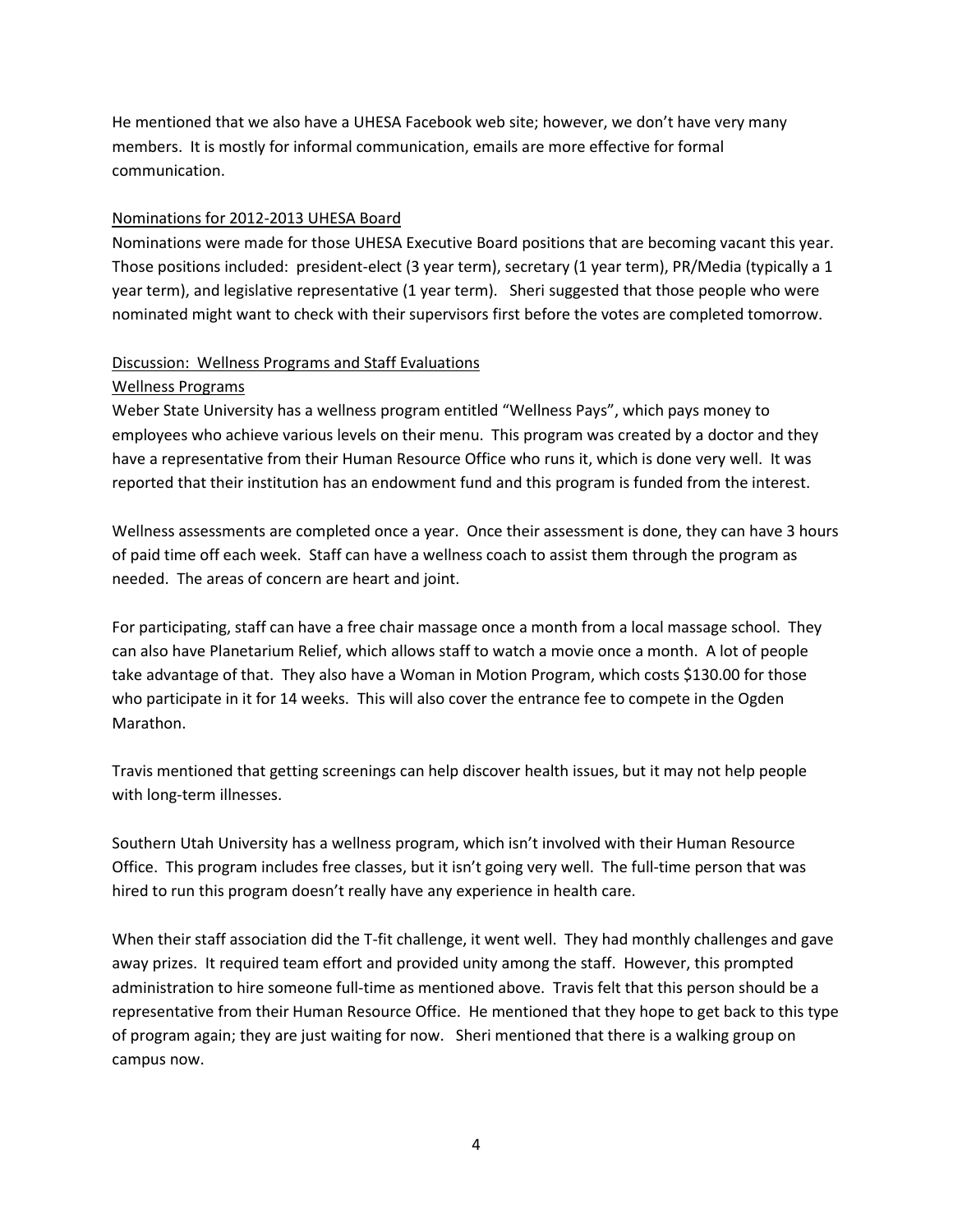Utah Valley University mentioned that their wellness position is included with student life. Jon mentioned that they don't know much about it because they have three different programs, which aren't well organized. However, staff members do get prizes and good health benefits because of it.

Salt Lake Community College has some nice programs, which fall under the umbrella of their Human Resource Office. They have walking routes with maps on each campus, which can be completed in groups or individually. This program is doing well. Individuals get one hour of released flex time if they sign-up.

Employees can get gift cards from Blue Cross/Blue Shield for participating in their different programs. They have six week programs and staff members can participate as little or as much as they want. Once they have completed each program, their Human Resource Office will pay \$150 per program to each individual. Participants can complete four of the programs. They hope that more people will get involved.

They have free staff yoga days, which their yoga students teach. And they have free spinning classes.

Dixie State College employees can take 90 minutes of exercise at their Fitness Center, or ½ hour three times a week, in conjunction with their lunch. Use of the Fitness Center is free to employees.

The President has fitness walking/biking routes on campus. They will also have a D-Circuit, which will be an outdoor facility with exercise equipment available for everyone to use. It is currently under construction.

The College also has a Wellness Center, which faculty, staff, their families, and students can use. Medical care is provided by a doctor or nurse practitioners with a minimal fee.

Utah State University-Eastern had a wellness program; however, the individual who was in charge of it retired and now it isn't doing very well. They do have a walking club, with signage/routes on campus.

Employees can get ½ hour, three times a week, to complete physical activities.

They can also participate in Healthy Utah and receive monetary support for completion of programs.

The staff association has monthly wellness activities. This group is doing well but has low participation.

The Wellness Office at Utah State University sends out a monthly newsletter to their employees. Also they have ambassadors all over campus who provide wellness offerings and ideas to the departments. It seems to be very successful.

It was mentioned that before a wellness program is attempted, a survey could be done to see what the staff interests/wants are and then build one from there.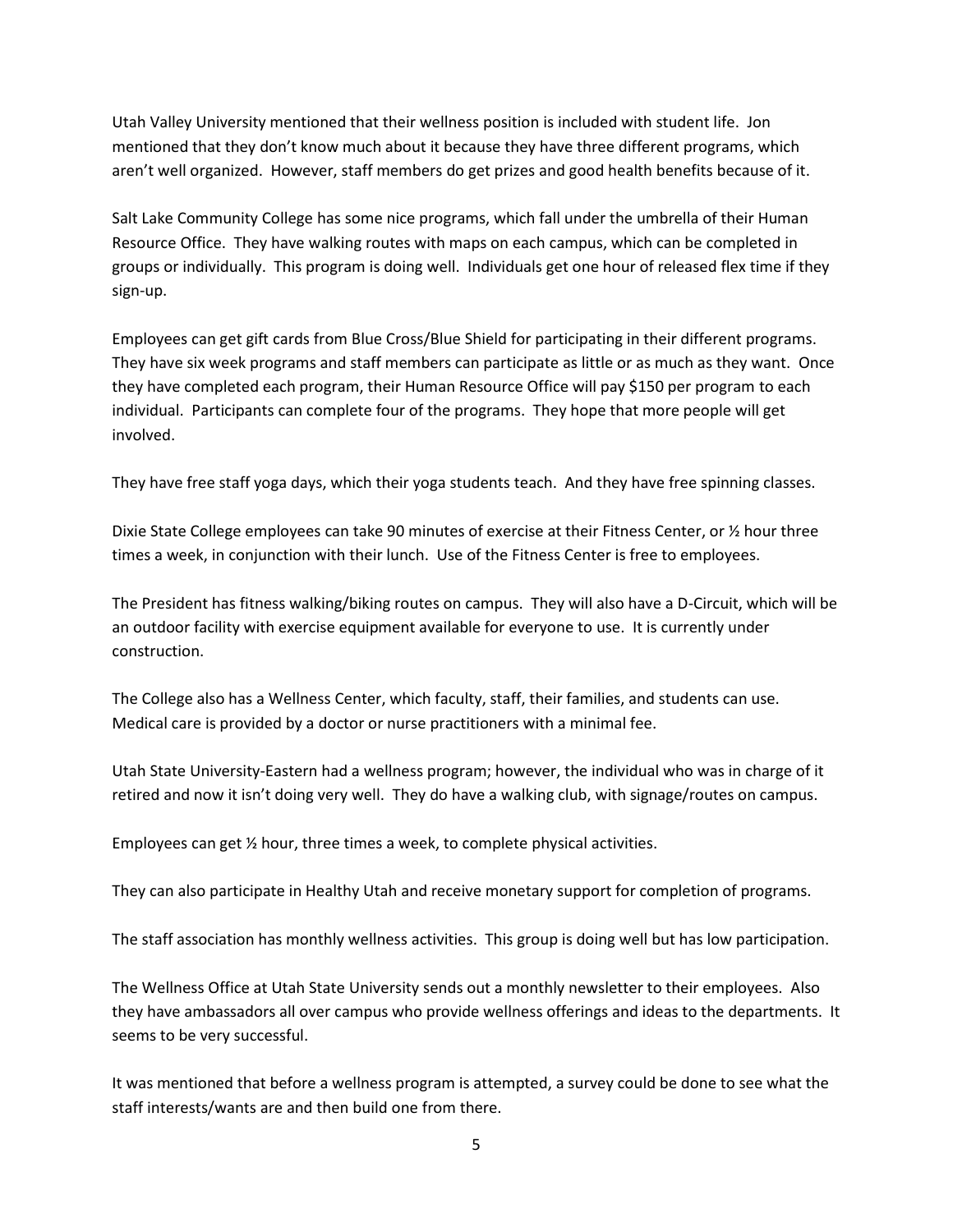At the University of Utah, they have had a "Well U" Program since 2007, which is not part of their Human Resource Department. One incentive for participating is that the employee receives \$40 a month off of their benefit premium. However, some of their delegates felt that it should be more of a result and incentive based program, rather than just a premium benefit.

At first this program required a bio-metric scan. That has now changed and their employees must complete two things each year from a health related list. Some things on the list include scheduling a physical examination, dental appointment, etc. and some form of physical activity. Six points are awarded each year for physical activity.

It was mentioned that on the Regents web site, there is a nutrition program to participate in. Also, their staff council has started having ½ hour campus walking tours.

Their institution is promoting a university health care system for cost efficiency. Their delegates don't think that a lot of their employees really know what is available to them at their institution.

### Staff Evaluations

Southern Utah University mentioned that their staff evaluations are tied to merit pay on campus; however, many staff members are concerned because some evaluations are not being completed as required. Some asked about pay increases, how are they given if they are only based on evaluations?

It was mentioned that job descriptions are included on the exempt staff evaluation form. Travis mentioned that this is required for CUPA studies in their Human Resource Department. However, job descriptions are not included on the classified evaluation form. Some of their delegates felt that both forms should be the same. Travis explained that part of the evaluation process is for the purpose of updating job descriptions.

At the University of Utah, they are not required to have evaluations completed. However, merit pay is not paid to those who don't have them. Therefore, it is suggested that they are done. Jennifer mentioned that they have discovered that managers complete evaluations on poor performers but not on good performers, which affects compensation. It seems that we all do evaluations without any compensation, which is hoped for someday. She mentioned that their university did implement a compensation management system, which improved their grades with wider ranges.

At Weber State University, their professional staff members have annual reviews from their supervisors with several steps involved, including reviews of job descriptions. Some classified staff members haven't had reviews for four years, which is a problem.

Dixie State College classified staff members had their job descriptions updated four or five years ago, but as far as they know, they haven't been updated by their Human Resource Office. Also, factoring and grading systems are included in our job descriptions.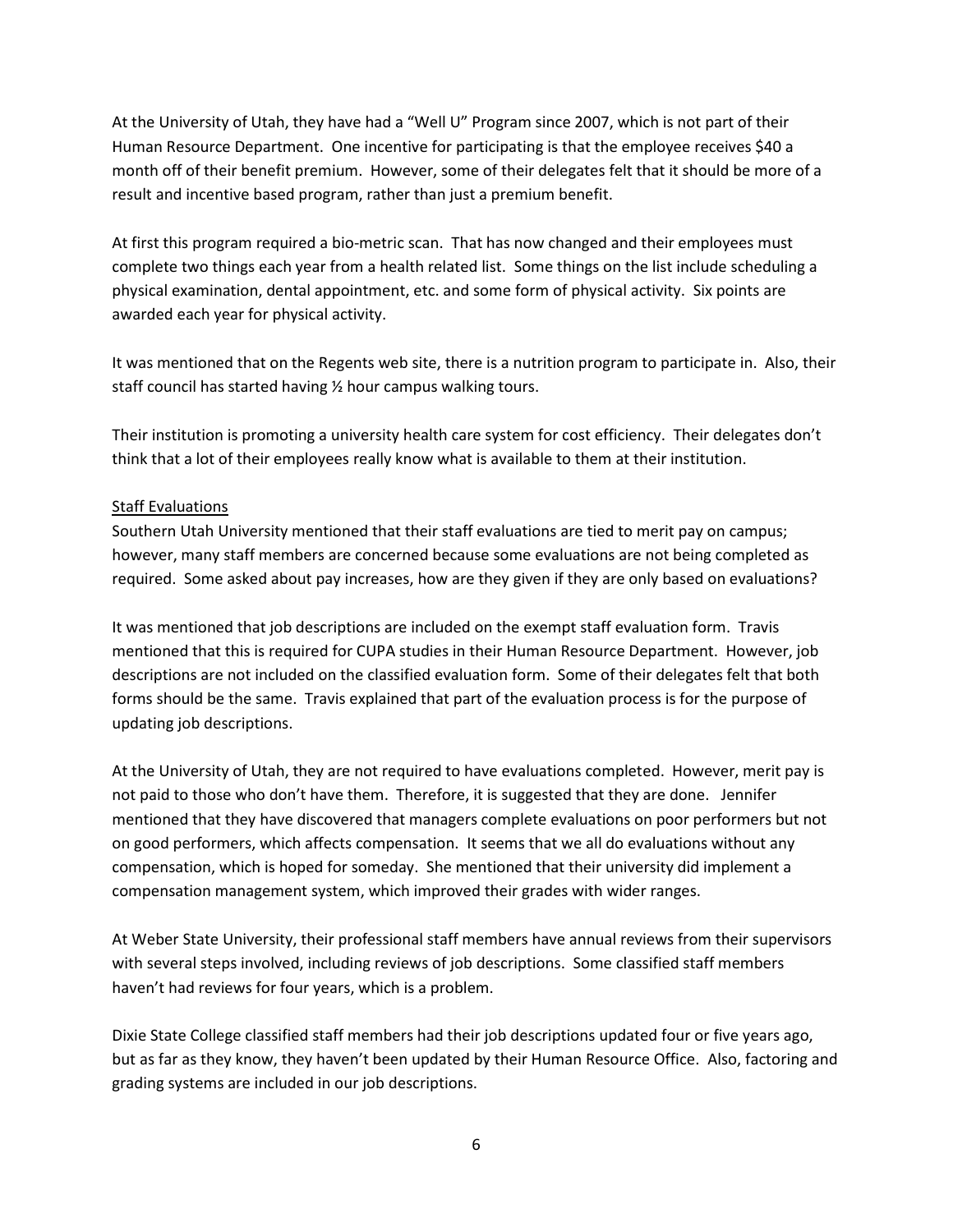Many employees haven't been evaluated for several years because it isn't a priority for their department or for the HR Office. Communication is a challenge with their HR Office. Their evaluations aren't tied to merit or pay raises. Some of their staff have received, and will be receiving, equity increases.

Salt Lake Community College has a decent evaluation system. Staff members are evaluated every year and they are due in April. Staff members also evaluate their supervisors. Their evaluations used to be tied to merit and raises; however, that is no longer the case.

Their Human Resource Office is looking at updating their ranking system. Their job descriptions are upto-date.

At Utah Valley University, they have three questions on their form with three rankings for each one. Two of the questions include: 1) Performance Plan - What is your performance plan for the year? 2) Work Plan – What are your tasks and responsibilities to be completed for the year? Professional staff members are to be done each calendar year in January. Classified staff members are to be done each calendar year in February. Both of these will be switched to the fiscal year.

Over the past five years, Utah State University has changed their evaluations in various ways at least five times. Now they have five parts on the evaluation form instead of just one page, which includes their job descriptions, a percentage breakdown, skills based assessment, comments, and a goal section. Their delegates wonder if their Human Resource Department really uses this information because it has been changed so many times.

They were required to submit their job descriptions and those have been done.

At Utah State University-Eastern, Juanita mentioned that this year's evaluation process was excruciating just like it was at their counterpart. She mentioned that merit pay has been given to the lowest paid employees because evaluations are usually not being completed on them.

Adjourn The meeting was adjourned at 5:00 pm.

#### Friday, July 13, 2012

#### Guest Speaker

Jennifer introduced our guest speaker, Sheryl Allen, who is the Chair of Alumni Association from the University of Utah, Board of Directors.

Sheryl thanked us for inviting her. She also thanked us for our work in higher education, and especially for hanging in there for so many lean years.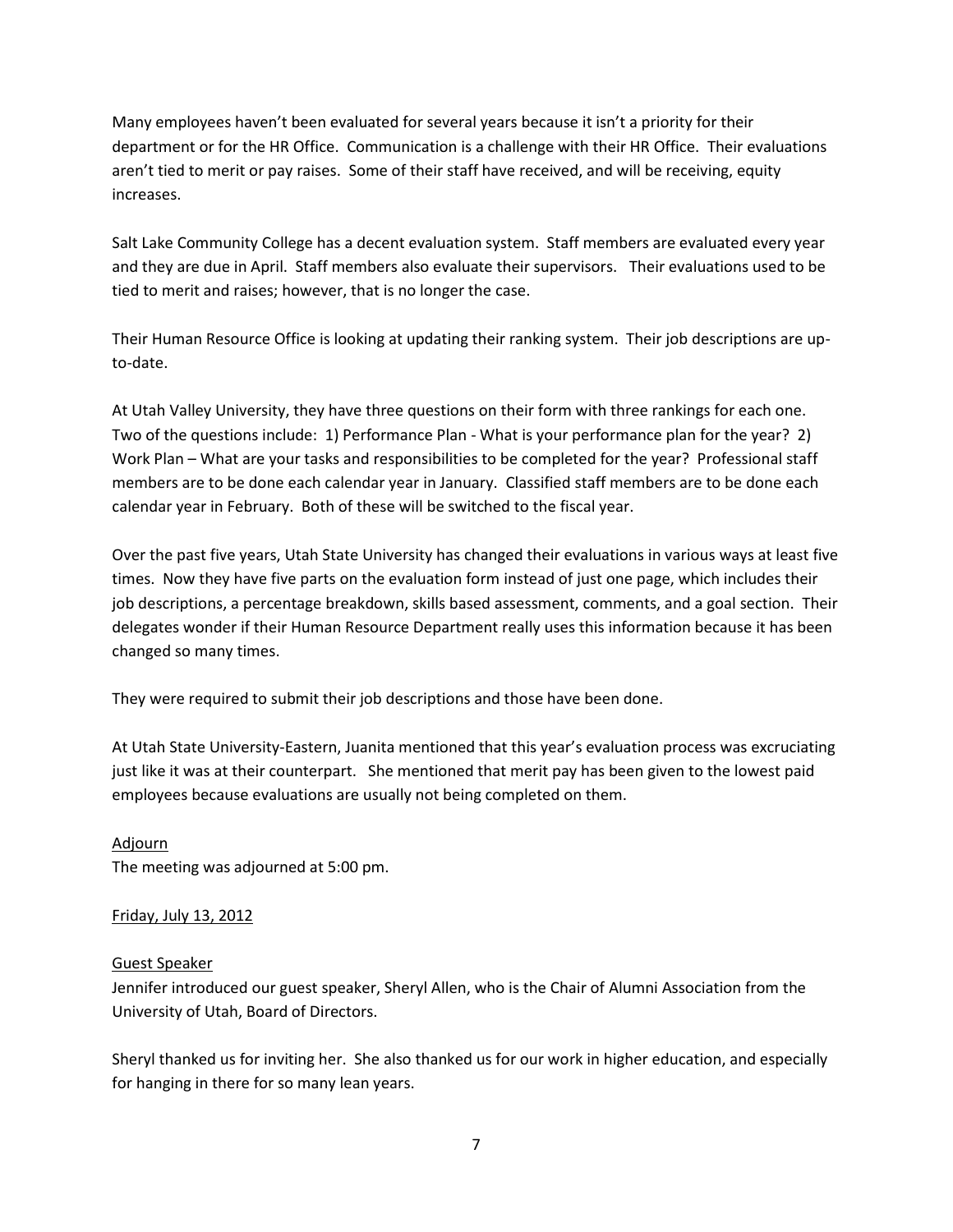She referred to a high school graduation speech that she once heard. It was an inspiration to her because the speaker got hooked on teaching high school. The speaker stated that "you are not special", meaning that if everyone is special then no one is. He talked about his passion for education and encouraged us to love what we do and be dedicated to it. Strive to become something significant.

Sheryl talked about the importance of politics and political involvement. She stressed that we should go back to our institutions and become actively involved along with our fellow staff members.

During the legislative session, our legislators can get as much as 800 emails a day. College interns screen those emails, so they only see a few of them. They do pay attention to comments from their constituents/institutions. Therefore, we should identify ourselves as such because there is a lot of competition out there. She stressed that we need to get the attention of our legislators and legislative candidates now. Also, we should get your coworkers to do the same and include alumni associations. She also stressed that letters should be sent by US mail because they get very few letters. Don't worry if you don't get a letter in response. Individual letters or emails are most important, form emails or letters will be deleted because they are counter-productive.

During the dog days of summer there is very little competition and we can begin to plant the seeds now. They need to know that we care about our institutions. It will get their attention.

She stressed the importance of meet and greet sessions, emails and letters.

The Utah Foundation, a non-partisan group, has completed a study of Dan Jones poll results and they say that there is a tie between what happens on our campuses, to jobs and the economy. Higher education is consistently a priority with jobs and the economy. She mentioned that this is really encouraging because this is the first time that we have been on top. Educate your associations about non-partisanship and encourage our representatives to do what is best rather than taking the party approach.

Sheryl mentioned that people in the state of Utah are concerned with the following issues in order.

- $\bullet$  lobs
- Public Education
- Energy
- Healthcare
- Taxes & Government Spending
- Higher Education
- Environmental Issues
- Partisan Politics In 2012, Utah is very concerned about partisan politics
- Poverty
- **•** Immigration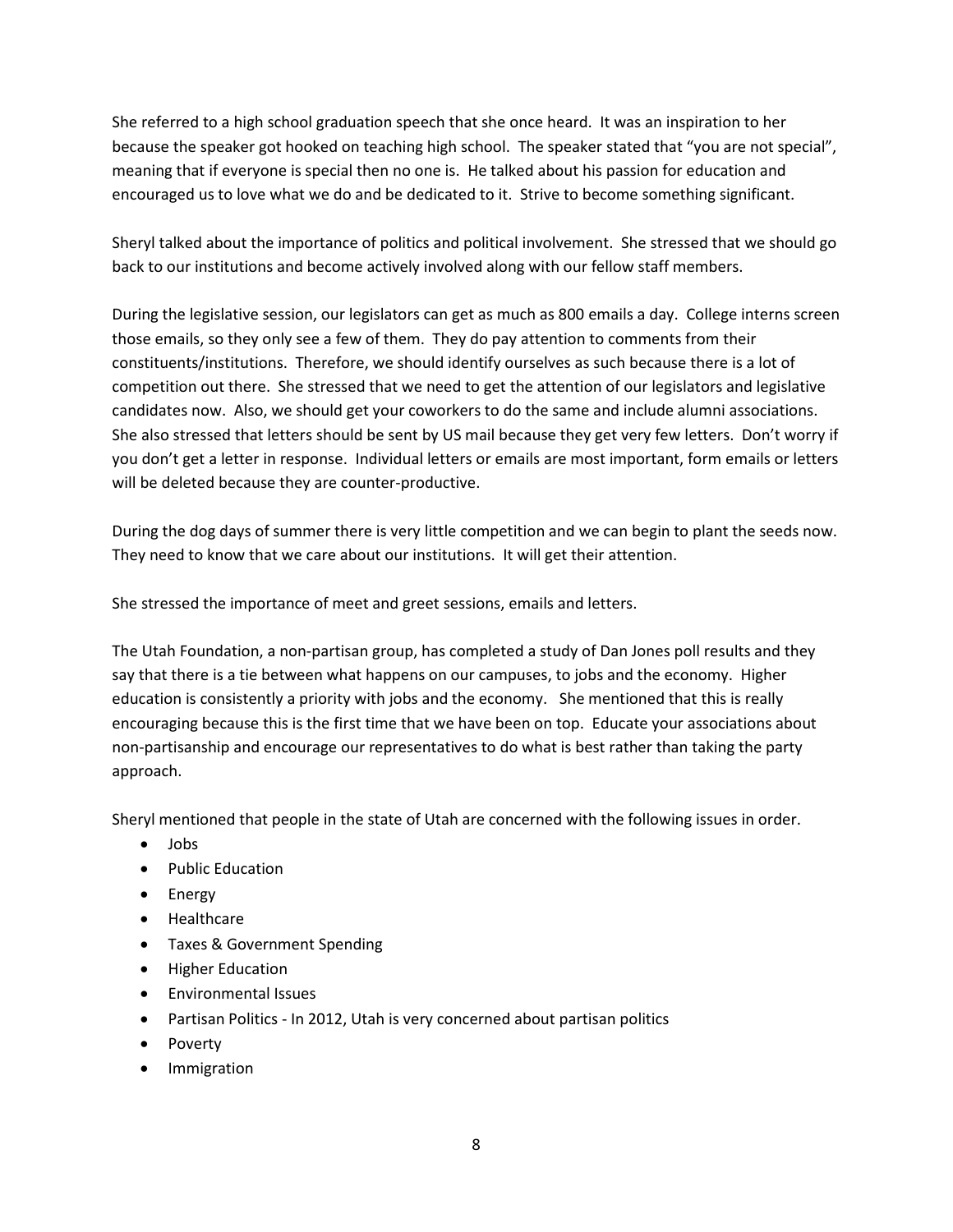Regarding the caucus system, Sheryl isn't a fan of it because it is exclusive, not inclusive. However, it is what it is; therefore, she encouraged our associations to get involved. We have a lot of impact with our delegates. Also, faculty members should get involved because they would have a lot of power. She mentioned that this system hasn't always allowed delegates to be voted in if they are advocates for higher education. Delegates can change the caucus system.

A Harvard University commencement speaker recently commented on the number of college graduates who were women. He stressed the importance of women's voices, especially in politics.

Taxation was discussed. We are reminded of the reality of where it has shifted to, student tuition and reduction of financial aid. She felt that the legislators are ducking this issue. Please ask them to reconsider it, remind them of the importance. Our future is college/university students with creative job creations, start-up businesses. We can't have higher education without funding - faculty staff, buildings, etc. How do we pay for these? How do we balance spending with the needs? Our elected or appointed delegates have to answer this question. It is up to the policy members and they need to hear about the value of our services. Elect good people who make those decisions.

Regarding the letter that UHESA presents to our legislators during our day at the Capital, she says our unified voice is important, but we also need to contact our representatives individually.

She mentioned advocates for liberal education. We should contact our representatives to let them know our concerns.

Sheryl mentioned that is was a pleasure to be with us today. We thanked her for coming.

#### New Business

#### Elections

Elections were held today for vacant positions on the UHESA Executive Board. Lynette made a motion to re-open nominations for 2012-2013, with Betty second and all in favor. Proxy votes and the number of votes required to complete the nominations were discussed. Each candidate gave an introduction about themselves and why they wanted to serve on the board.

The following individuals were elected to serve in the following positions.

- Bruce Barclay President-Elect
- Aubrey Jenkins Secretary
- James Miller PR/Media Specialist
- Holly Bigelow Legislative Representative

Kim Rasbold took charge of this meeting once the elections were complete.

#### Legislative Report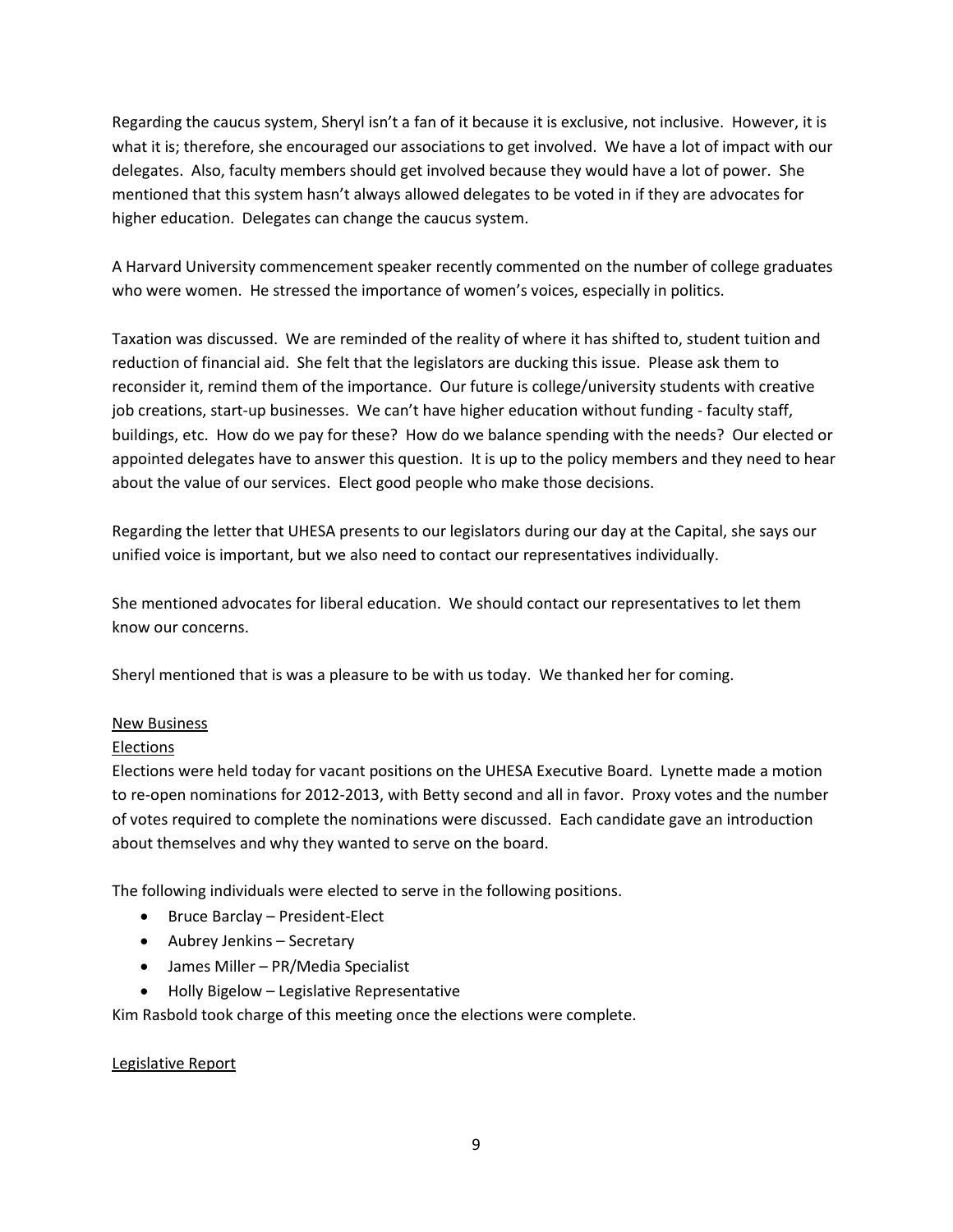Holly asked what our legislative goals would be for the new school year. It was suggested that people from this group could get involved. Various current/past association presidents volunteered to serve on the committee. Also, each college/university should have a legislative representative to serve on their committee.

One of our goals would be to get a large group of staff to attend our day at the Capital. Also, to get staff members involved in caucuses and encouraging them to get to know their legislators.

Get information out to the UHESA delegates regarding legislative issues, which they can send to their associations, co-workers, families, etc. Have them send letters of appreciation with stories of how our legislators have impacted our lives, jobs, the economy, medical benefits, etc. Make the letter short and to the point; otherwise, they won't read them.

Bring up some statistics regarding economics in higher education. Travis mentioned that he could get this information for Holly.

James mentioned that he could add a link to our legislative representatives on the UHESA web page. Also, add a link to our individual association web site.

We could possibly give an annual award from UHESA to those legislators who supported higher education during the session.

## Meeting Schedule for 2012-2013

The new UHESA meeting schedule for 2012-2013 is as follows.

- Telephone Conference Calls on the  $3^{rd}$  Wednesday of the following months at 2:00 pm; August, September, October, December, January, March, April, and June.
- UHESA Day at the Capital Tuesday or Thursday in February. Holly will check their schedule for a date.
- Campus Meeting November 9 at Dixie State College.
- Campus Meeting May 17 at Salt Lake Community CollegeUtah State University.
- Annual Conference July 18 and 19 at Southern Utah University.

## UHESA Goals for 2012-2013

The following goals were discussed.

- Bring Snow College back to UHESA.
- Move forward with the legislative ideas that were discussed.
- For our telephone conference calls, it was suggested to have the agenda sent out to the delegates two days prior to the meeting. Also, it would be nice to include updates from PR/Media and the legislative committee so that the delegates stay informed about issues.
- The topic of reciprocal tuition benefits between the institutions was mentioned. Sheri thought that we could look into and discuss it; however, she doesn't think we should push it too much.